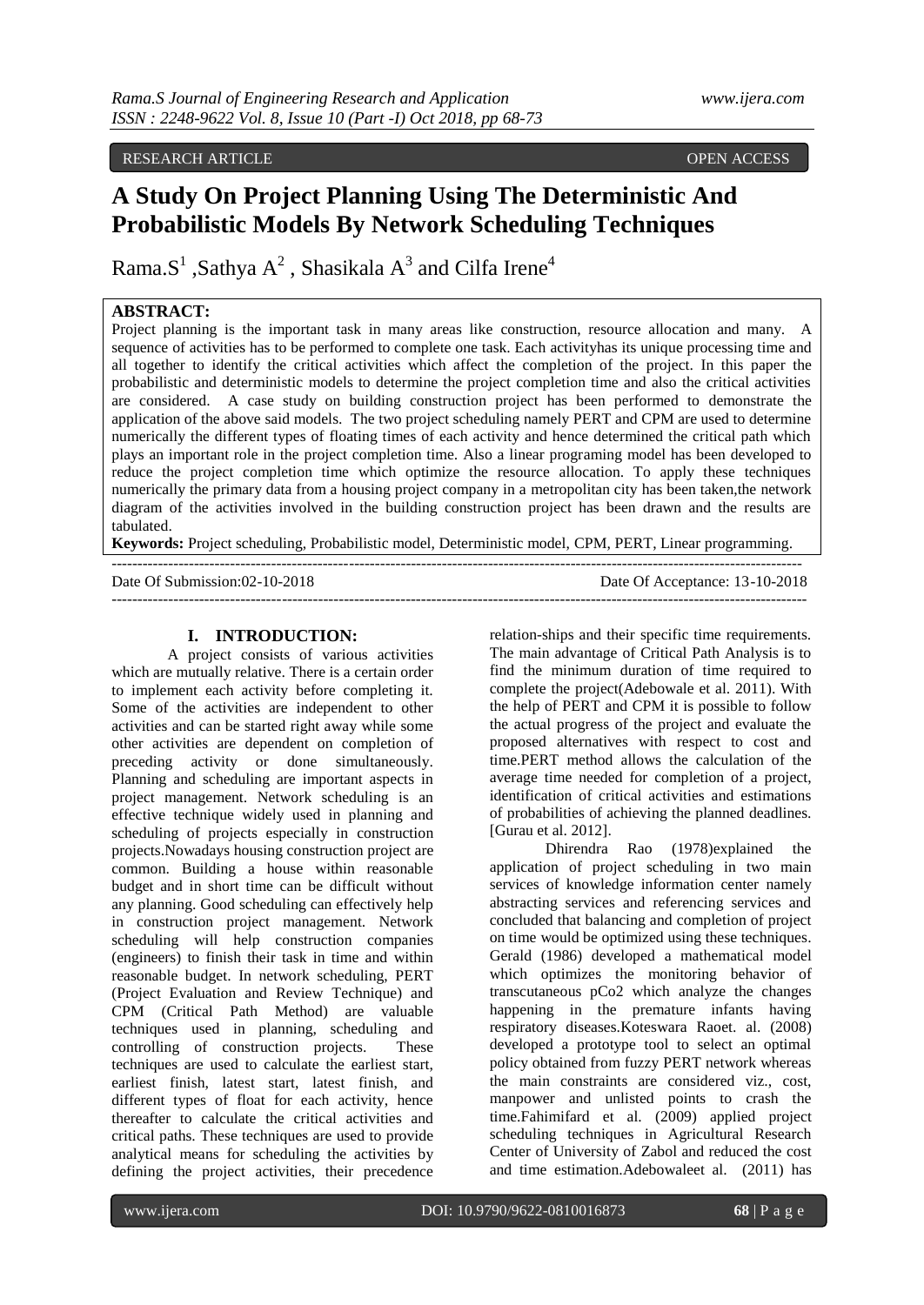estimated the cost and time duration to complete the project of a civil engineering company-ALMEGA, Nig. Ltd.Adegoke (2011) used time scheduling technique to solve parking space issue faced by various organization. Elambrouk (2011) used project scheduling technique to identify the critical activities and Linear Programming technique to crash the activities so as to optimize the cost and project completion time.Rotarescu (2011) applied the project scheduling management technique in human resource organization and produced a mathematical model to optimize the performance of the workers.Gurau et.al (2012) explained the uses of PERT and CPM to expand the furniture manufacturing company's favorable circumstances for sale on the internet and in examination of critical path. This paper concludes PERT/CPM of WinQSB helps us to choose the appropriate economic approach and a new view of facilitating decision for an enterprise.Rautela et al.(2012)applied project scheduling technique in large scale industries like shoe manufacturing industry and completion time has been calculated without delaying any activities.

Elmabrouk (2012) used linear programming and CPM to develop the model which helps a project manager to determine the crash cost and crash time in construction.Paramveer Singh et al. (2013)used the project scheduling techniques in designing and replicating of the formation of human resources and proved that the project can be complete before the normal scheduled time which also would increase confidence and fulfillment among the workers.RashmiAgarwal et al. (2013) explained planning and control techniques of operations research.VikashAgarwal et al. (2013) had made a comparative study on time-cost trade off problems (TCTP) using CPM and PERT.PengWang (2013)derived Ant colony optimization algorithm (ACO) and Genetic Algorithm (GA) using PERT network diagram.Tamrakar (2013) implemented the critical path method in a project based company for analyzing the completion of an arbitrary project.Chatwal (2014) defined a simulated project scheduling technique for wide range of simplex problem which have large area of application.Aditi et al. (2014) modeled the construction project management by optimizing the time and cost of the project using critical path method.Shailla (2014) adapted a comparative study in hardware and software product research and development using CPM.Rajguru et al. (2016) proved mathematically that cost and time are the main aspects to be considered in the planning of every project by adopting the project scheduling techniques.

The main objective of this paper to minimize the schedule time and the cost for completion of the project with adequate

resources.In this paper, the project scheduling techniques CPM and PERT are used efficiently to optimize the cost and the time required to construct a house in a metropolitan city. CPM is used to produce a graphical representation of the project and hence find the critical activities which have to be focused more on completion of project in time. These critical activities form the critical path. PERT is used to calculate the project completion time, by considering the probabilistic model of the construction project.To reduce the duration of any project, a method called project crashing is used. It is done by reducing the duration of each critical activity.

# **II. CONSTRUCTION OF NETWORK DIAGRAM:**

The sequences of activities involved in the projects are listed out to draw the network diagram. To draw the network diagram of the project the precedence relationship of the activities are to be determined. Network diagram is the graphical representation of activities thathave to be attempted and completed to execute the project. Arrows and circles are the two symbols used to draw the network. Arrows are used to represent the activities. Each activity is preceded and succeeded by an event, represented by numbered circles and are referred as tail event and head event respectively. Preceding activity is an activity which must be finished before starting the next activity. Succeeding activity is an activity which must begin only after the completion of preceding activity. Any two events are joined only by one activity. If any two activities have same tail event or head event then a dummy activity would be introduced by dotted arrow line. Clearly it is an imaginary activity and is not a part of the project activities. In the network diagram the events are numbered from left to right by using Fulkerson's rule.

For numerical study a house construction project in a metropolitan city has been considered and the corresponding data produced in Table 1

| Act  | Name of   | Norm | Immed  | Estimat        |
|------|-----------|------|--------|----------------|
| ivit | the       | al   | iate   | ed             |
| y    | Activity  | cost | predec | duratio        |
| cod  |           |      | essor  | n              |
| e    |           |      |        |                |
| A    | Site      | 3000 |        |                |
|      | clearing  |      |        |                |
| B    | Excavati  | 1000 | A      | $\mathfrak{D}$ |
|      | on        |      |        |                |
| C    | Pcc-Plain | 5740 | B      |                |
|      | cement    |      |        |                |
|      | concrete  |      |        |                |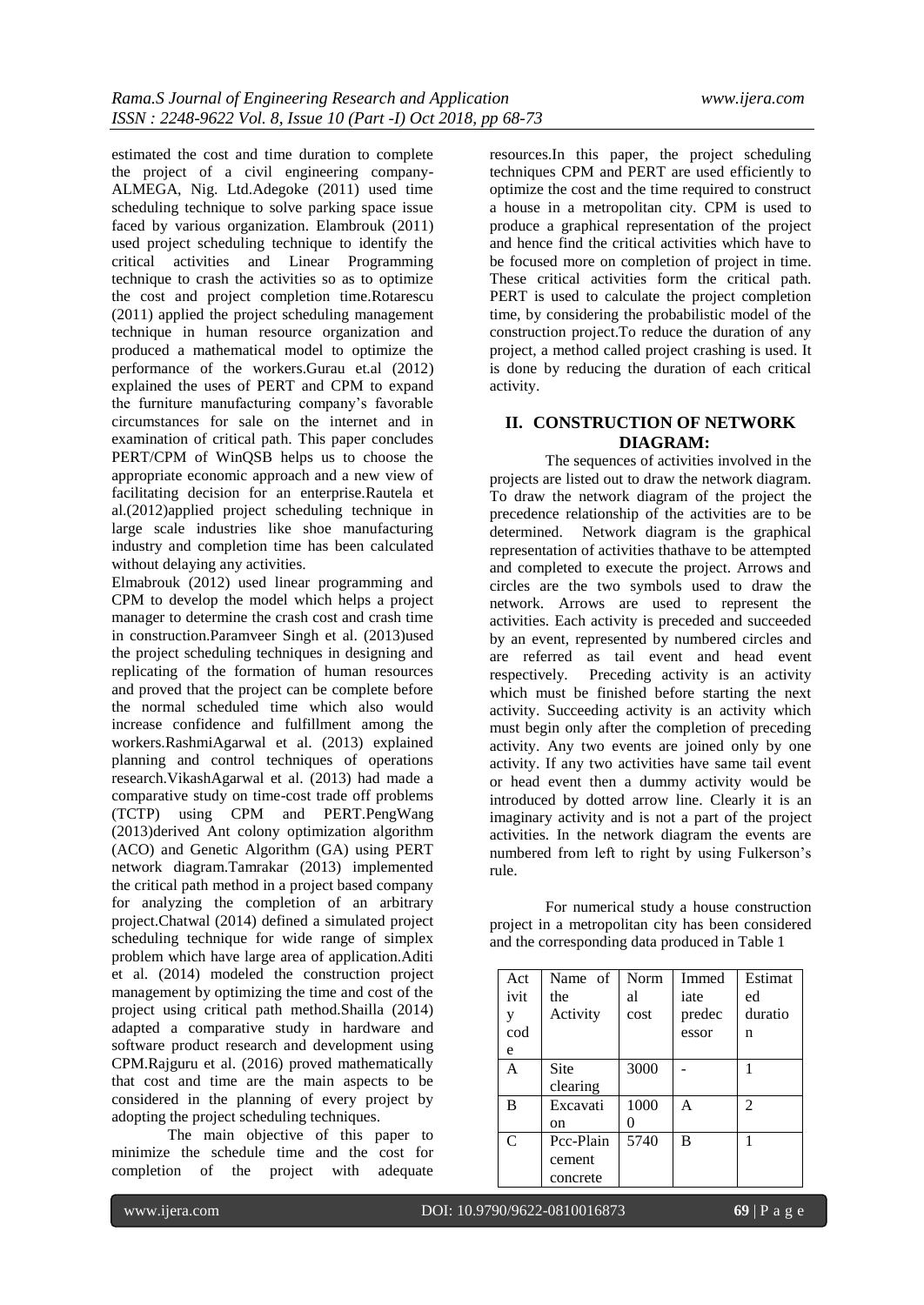|                    | for bed1       |                |                         |                 |
|--------------------|----------------|----------------|-------------------------|-----------------|
| D                  | Column         | 1026           | $\bar{\text{C}}$        | 5               |
|                    | footing        | 00             |                         |                 |
|                    | and            |                |                         |                 |
|                    | column         |                |                         |                 |
|                    |                |                |                         |                 |
|                    | raising        |                |                         |                 |
|                    | upto           |                |                         |                 |
|                    | plinth         |                |                         |                 |
|                    | level          |                |                         |                 |
| E                  | Foundati       | 6000           | D                       | 3               |
|                    | on             | 0              |                         |                 |
| F                  | <b>Basemen</b> | 3990           | E                       | $\overline{c}$  |
|                    | t              | 0              |                         |                 |
| G                  | Plinth         | 6590           | $\overline{\mathrm{F}}$ | 3               |
|                    | Beam-          | $\overline{0}$ |                         |                 |
|                    | <b>RCC</b>     |                |                         |                 |
| H                  | Column         | 4500           | G                       | 6               |
|                    | raising        | 0              |                         |                 |
|                    | upto           |                |                         |                 |
|                    | lintel         |                |                         |                 |
|                    | level          |                |                         |                 |
| I                  | Super          | 9045           | H                       | $\overline{15}$ |
|                    |                | $\theta$       |                         |                 |
|                    | structure      |                |                         |                 |
|                    | (wall)         |                |                         |                 |
| $\bf J$            | Electrical     | 1500           | I                       | 3               |
|                    | pipes and      | $00\,$         |                         |                 |
|                    | box            |                |                         |                 |
|                    | fitting        |                |                         |                 |
| K                  | Roof-          | 1316           | J                       | 7               |
|                    | <b>RCC</b>     | $00\,$         |                         |                 |
| L                  | Lintel         | 2000           | $\bf K$                 | 4               |
|                    | and            | $\overline{0}$ |                         |                 |
|                    | sunshade       |                |                         |                 |
| M                  | Door and       | 5000           | L                       | 3               |
|                    | window         | $\overline{0}$ |                         |                 |
|                    | frame          |                |                         |                 |
|                    | fixing         |                |                         |                 |
| $\overline{\bf N}$ | Plumbin        | 5000           | M                       | 3               |
|                    | and            | 0              |                         |                 |
|                    | g<br>sanitaryp |                |                         |                 |
|                    |                |                |                         |                 |
|                    | ipes           |                |                         |                 |
| O                  | Plasterin      | 1082           | N                       | 5               |
|                    | g              | $00\,$         |                         |                 |
| ${\bf P}$          | Hand           | 8000           | N, O                    | 6               |
|                    | rails          | $\overline{0}$ |                         |                 |
|                    | fixing         |                |                         |                 |
| Q                  | Flooring       | 6600           | I,J,P                   | 10              |
|                    |                | 0              |                         |                 |
| R                  | Dadoing        | 2800           | Q                       | 3               |
|                    |                | 0              |                         |                 |
| ${\bf S}$          | Door and       | 8877           | N, M                    | 3               |
|                    | window         | 8              |                         |                 |
|                    | shutter        |                |                         |                 |
|                    | fixing         |                |                         |                 |
| T                  |                | 9553           | $\overline{\mathbf{S}}$ | 10              |
|                    | Painting       |                |                         |                 |
|                    |                | 4              |                         |                 |
| Ū                  | Interior       | 8500           | Q                       | 10              |

|   | fixtures                                           | ∩    |   |   |
|---|----------------------------------------------------|------|---|---|
| V | Electrific                                         | 5000 | N | 5 |
|   | ation                                              |      |   |   |
|   | with<br>-all                                       |      |   |   |
|   | fitting                                            |      |   |   |
| W | Cladding                                           | 3000 | ∩ | 5 |
|   |                                                    |      |   |   |
| X | Landscap                                           | 2000 | H | 5 |
|   | 1ng                                                |      |   |   |
|   | <b>Table.1</b> Data for construction of a house in |      |   |   |

metropolitan city

The precedence relationship for the activity are A < B, B < C,C< D,D < E,E < F, F < G,G  $<$  H,H $<$  I,I $<$  J, J < K,K < L,L< M,M < N, N < O,O < P, I, J, P < Q,Q < R,N,  $M <$   $S, S < T, Q < U, N < V, O < W, U$  $\langle X \rangle$  (1)

Using the precedence relationship given in equation (1) the network diagram of the project has been prepared and given in Figure 1.



**Figure 1.**The network diagram of the construction project in a metropolitan city.

# **III. ESTIMATION OF ACTIVITY TIMES: 3.1 Deterministic model:**

CPM is a deterministic model whose results have some certainty.By using this deterministic mode the different time estimates and floats for each activity have been determined by using to computation techniques namely forward pass computation and backward pass computation. Using forward pass computation

 $ES(1)=EC(1)0$ 

ES(j)= 
$$
\underset{i \in P(j), i^*}{Max} EC(i)
$$
  
EC(j)=ES(j) + t<sub>i\*j</sub>, for i=2:n  
(2)

Using backward pass computation  $LC(n)=EC(n)$ 

LC(i)= 
$$
\lim_{j \in S(i), j^*} LC(i)
$$
  
\nLS(i)=LC(i)-t<sub>ij\*</sub>, for i=n-1:-1:1  
\n(3)

The total floatis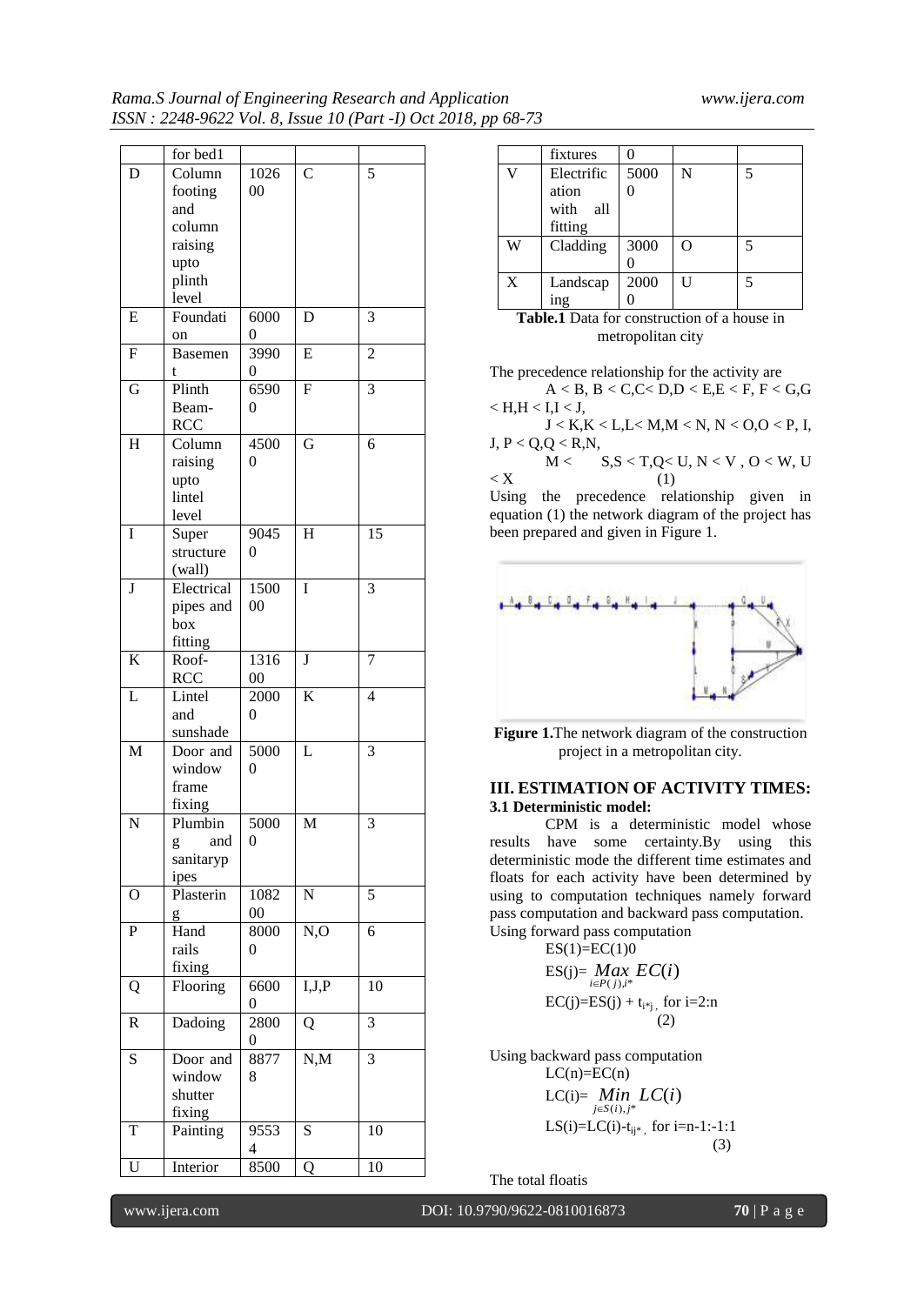$T F = LS - ES = LC - EC$ (5)

The total time completion of the project  $T_p = LC(n)$ 

(6) Using the data given in table. 1 the different time estimates and floats have been calculated and are tabulated in table 2. The symbols used are explained in Appendix A.

| Acti                    | Ti                      | Earl                     | Earl         | Lat            | Lat            | To               |
|-------------------------|-------------------------|--------------------------|--------------|----------------|----------------|------------------|
| vity                    | m                       | iest                     | iest         | est            | est            | tal              |
| cod                     | e                       | star                     | Fini         | Sta            | Fin            | Fl               |
| e                       |                         | t                        | sh           | rt             | ish            | oa               |
|                         |                         |                          |              |                |                | t                |
| A                       | $\mathbf{1}$            | $\overline{0}$           | $\mathbf{1}$ | $\overline{0}$ | $\mathbf{1}$   | $\boldsymbol{0}$ |
| B                       | $\overline{c}$          | $\mathbf{1}$             | 3            | $\mathbf{1}$   | 3              | $\boldsymbol{0}$ |
| $\overline{C}$          | $\mathbf{1}$            | 3                        | 4            | 3              | $\overline{4}$ | $\overline{0}$   |
| D                       | 5                       | $\overline{\mathcal{L}}$ | 9            | $\overline{4}$ | 9              | $\boldsymbol{0}$ |
| E                       | $\overline{\mathbf{3}}$ | 9                        | 12           | 9              | 12             | $\boldsymbol{0}$ |
| F                       | $\overline{c}$          | 12                       | 14           | 12             | 14             | $\boldsymbol{0}$ |
| G                       | $\overline{\mathbf{3}}$ | 14                       | 17           | 14             | 17             | $\boldsymbol{0}$ |
| $H_{\rm}$               | 6                       | 17                       | 23           | 17             | 23             | $\boldsymbol{0}$ |
| I                       | 15                      | 23                       | 38           | 23             | 38             | $\boldsymbol{0}$ |
| $\overline{\mathbf{J}}$ | 3                       | 38                       | 41           | 38             | 41             | $\boldsymbol{0}$ |
| K                       | 7                       | 41                       | 48           | 41             | 48             | $\boldsymbol{0}$ |
| L                       | 4                       | 48                       | 52           | 48             | 52             | $\boldsymbol{0}$ |
| $\mathbf{M}$            | 3                       | 52                       | 55           | 52             | 55             | $\overline{0}$   |
| $\mathbf N$             | $\overline{3}$          | 55                       | 58           | 55             | 58             | $\boldsymbol{0}$ |
| $\mathbf O$             | 5                       | 58                       | 63           | 58             | 63             | $\boldsymbol{0}$ |
| ${\bf P}$               | 6                       | 63                       | 69           | 63             | 69             | $\boldsymbol{0}$ |
| Q                       | 10                      | 69                       | 79           | 69             | 79             | $\boldsymbol{0}$ |
| ${\mathbb R}$           | 3                       | 79                       | 82           | 91             | 94             | 12               |
| S                       | 3                       | 58                       | 61           | 81             | 84             | 23               |
| T                       | 10                      | 61                       | 71           | 84             | 94             | 23               |
| U                       | 10                      | 79                       | 89           | 79             | 89             | $\boldsymbol{0}$ |
| $\overline{\mathsf{V}}$ | 5                       | 58                       | 63           | 89             | 94             | 31               |
| $\overline{W}$          | 5                       | 63                       | 68           | 89             | 94             | 26               |
| X                       | 5                       | 89                       | 94           | 89             | 94             | $\boldsymbol{0}$ |

**Table 2.** Time estimates and total float using CPM method

#### **3.2 Probabilistic model:**

The three time duration of each activity namelyoptimistic, most likely and pessimistic time are considered. The expected time and variance for each activity are given

$$
t_e = (t_0 + 4t_m + t_p)/6
$$
  
(7)  
Variance =  $((t_p - t_0)/6)^2$   
(8)

Sum of variance of all critical activities will give variance of total time of the project. Table 3 gives the probabilistic data for the construction project and the estimated variance and average time.

| Activity                | Immediate             | t <sub>0</sub> | $t_m$          | ta. | te.            | Variance |
|-------------------------|-----------------------|----------------|----------------|-----|----------------|----------|
| code                    | predecessor           |                |                |     |                |          |
| A                       |                       | 1              | 1              | 1   | 1              | 0        |
| В                       | А                     | 1              | 2              | 3   | 2              | 1/9      |
| $\overline{\rm c}$      | В                     | 1              | 0.5            | 3   | 1              | 1/9      |
| D                       | $\overline{\text{c}}$ | 3              | 5              | 7   | 5              | 4/9      |
| E                       | D                     | $\overline{2}$ | 3              | 4   | 3              | 1/9      |
| F                       | E                     | 1              | $\overline{2}$ | 3   | $\overline{2}$ | 1/9      |
| G                       | F                     | $\overline{2}$ | 3              | 4   | 3              | 1/9      |
| Н                       | G                     | 1              | 6              | 11  | 6              | 25/9     |
| I                       | н                     | 6              | 16             | 20  | 15             | 49/9     |
| Ţ                       | I                     | 1              | 3              | 5   | 3              | 4/9      |
| K                       | J                     | 4              | 7              | 10  | 7              | 1        |
| Ľ                       | K                     | $\overline{2}$ | 4              | 6   | 4              | 4/9      |
| M                       | L                     | 1              | 3              | 5   | 3              | 4/9      |
| N                       | Μ                     | 2              | 3              | 4   | 3              | 1/9      |
| 0                       | N                     | 3              | 5              | 7   | 5              | 4/9      |
| P                       | N,O                   | 4              | 5.5            | 10  | 6              | 1        |
| Q                       | <u>I,J,P</u>          | 5              | 10             | 15  | 10             | 25/9     |
| R                       | Q                     | 1              | 3              | 5   | 3              | 4/9      |
| S                       | $N_\gamma M$          | 1              | 3              | 5   | 3              | 4/9      |
| T                       | S                     | 8              | 10             | 12  | 3              | 4/9      |
| U                       | Q                     | 7              | 10             | 13  | 10             | 1        |
| $\overline{\text{v}}$   | N                     | 2              | 5              | 8   | 5              | 1        |
| W                       | o                     | 3              | 5              | 7   | 5              | 4/9      |
| $\overline{\textbf{x}}$ | Ū                     | 4              | 5              | 6   | 5              | 1/9      |

**Table.3** Estimated time for probablisitic model by PERT

# **IV. DETERMINATION OF CRITICAL ACTIVITIES AND CRITICAL PATH:**

Any activity whose total float is zero has been considered as critical activity. The path connecting the critical activities forms the critical path. These critical activities delay would affect the project on time completion. The activities which are having positive value as total float would not affect the project complete ifthe activities are delayed. For the construction project from Table 2 the critical activities and critical path are determined

Critical Activities:A B C D E F G H I J K L M N O P Q U and X

Critical Path:-1-2 2-3 3-4 4-5 5-6 6-7 7-8 8-9 9-10 10- 11 11-12 12-13 13-14

14-15 15-16 16-18 18-19 19-20 20-21.

The total estimation time of the project has been calculated as 94 days. The probability to delay the project for 4 more days has been estimated as 83%.

#### **V. TIME-COST TRADE-OFF:**

Even though CPM/PERT minimizes the project duration and the cost, sometimes the project managers are compelled to complete the project before the deadline. This has been done by increasing the labor and material cost. Crashing is a method used to decrease the project duration by reducing the duration of critical activities from it's the normal duration.Cost Slope for each activity has been calculated as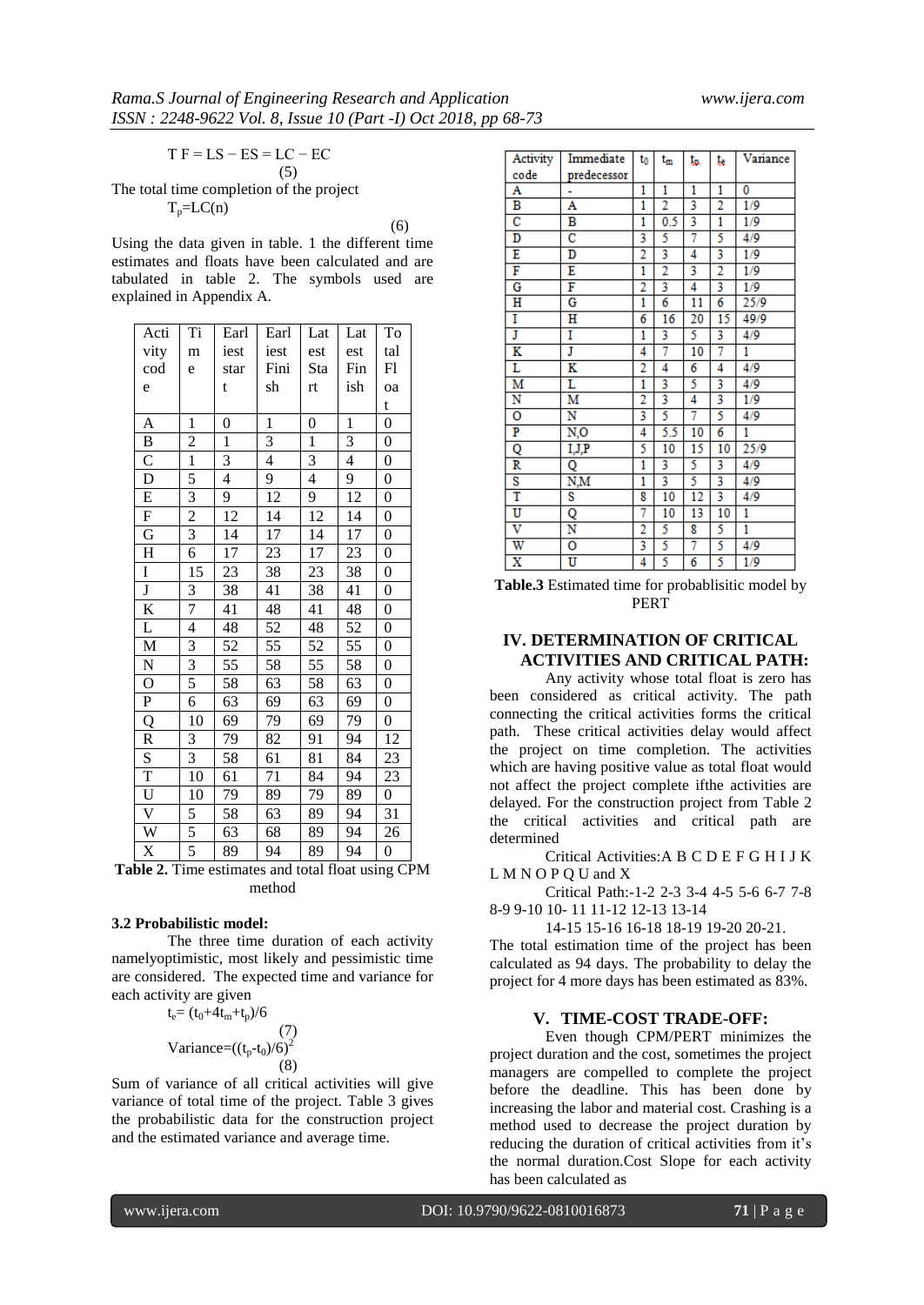Cost slope  $=$  (Crash cost – Normal Cost) /(Normal time – Crash time)(7)

Crash time is the minimum duration in which the particular activity should be finished. Table 4 gives the crash slope for each activity considered in the project.

| Ac                      | No             | No               | Cr                      | Cr               | $\Delta c$       | Δ              | $r =$             |
|-------------------------|----------------|------------------|-------------------------|------------------|------------------|----------------|-------------------|
| tivi                    | rm             | rm               | as                      | as               |                  | t              | $\Delta \rm{c} /$ |
| ty                      | al             | al               | h                       | h                |                  |                | $\Delta t$        |
| $_{\rm co}$             | Ti             | Co               | <b>Ti</b>               | $\rm{co}$        |                  |                |                   |
| de                      | me             | st               | m                       | st               |                  |                |                   |
|                         |                |                  | e                       |                  |                  |                |                   |
| $\overline{A}$          | $\mathbf{1}$   | 30               | $\frac{1}{2}$           | 40               | 10               | $\frac{1}{2}$  | 21                |
|                         |                | $00\,$           |                         | 50               | 50               |                | $00\,$            |
| $\bf{B}$                | $\overline{c}$ | 10               | $\mathbf{1}$            | 15               | 50               | $\mathbf{1}$   | 50                |
|                         |                | $00\,$           |                         | $00\,$           | $00\,$           |                | $00\,$            |
|                         |                | $\boldsymbol{0}$ |                         | 0                |                  |                |                   |
| $\mathbf C$             | $\mathbf{1}$   | 57               | $\frac{1}{2}$           | 86               | 28               | $\frac{1}{2}$  | $\overline{57}$   |
|                         |                | 40               |                         | 10               | 70               |                | 40                |
| D                       | 5              | 10               | 3                       | 13               | $\overline{35}$  | $\overline{c}$ | 17                |
|                         |                | 26               |                         | 85               | 91               |                | 95                |
|                         |                | $00\,$           |                         | 10               | $\overline{0}$   |                | 5                 |
| E                       | 3              | 60               | $\overline{c}$          | 72               | 12               | 1              | 12                |
|                         |                | $00\,$           |                         | $00\,$           | 00               |                | $00\,$            |
|                         |                | $\boldsymbol{0}$ |                         | 0                | 0                |                | 0                 |
| F                       | $\overline{c}$ | 39               | $\mathbf{1}$            | 53               | 13               | $\mathbf{1}$   | 13                |
|                         |                | 90               |                         | 86               | 96               |                | 96                |
|                         |                | $\boldsymbol{0}$ |                         | 5                | 5                |                | 5                 |
| $\overline{\mathrm{G}}$ | 3              | 65               | $\overline{c}$          | 82               | 16               | $\mathbf{1}$   | 16                |
|                         |                | 90               |                         | 37               | 47               |                | 47                |
|                         |                | $\boldsymbol{0}$ |                         | 5                | 5                |                | 5                 |
| $\mathbf H$             | 6              | 45               | 5                       | 51               | 67               | 1              | 67                |
|                         |                | $00\,$           |                         | 75               | 50               |                | 50                |
|                         |                | 0                |                         | 0                |                  |                |                   |
| $\mathbf I$             | 15             | 90               | 13                      | 11               | 22               | $\overline{c}$ | 11                |
|                         |                | 45               |                         | 30               | 61               |                | 30                |
|                         |                | 0                |                         | 60               | $\boldsymbol{0}$ |                | 5                 |
| $\bf J$                 | 3              | 15               | 2                       | 20               | 52               | $\mathbf{1}$   | 52                |
|                         |                | $00\,$           |                         | 25               | 50               |                | 50                |
|                         |                | $00\,$           |                         | $00\,$           | $\boldsymbol{0}$ |                | $\boldsymbol{0}$  |
| K                       | 7              | 13               | 5                       | 17               | 46               | $\overline{c}$ | 23                |
|                         |                | 16               |                         | 76               | 06               |                | 03                |
|                         |                | $00\,$           |                         | 60               | $\boldsymbol{0}$ |                | $\boldsymbol{0}$  |
| L                       | 4              | 20               | $\overline{\mathbf{c}}$ | 31               | 11               | $\overline{c}$ | 55                |
|                         |                | 00               |                         | $00\,$           | 00               |                | $00\,$            |
|                         |                | 0                |                         | 0                | 0                |                |                   |
| M                       | 3              | 50               | 2                       | 62               | 12               | $\mathbf{1}$   | $1\overline{2}$   |
|                         |                | $00\,$           |                         | 50               | 50               |                | 50                |
|                         |                | 0                |                         | $\boldsymbol{0}$ | 0                |                | $\boldsymbol{0}$  |
| N                       | 3              | 50               | 2                       | 65               | 15               | 1              | 15                |
|                         |                | $00\,$           |                         | $00\,$           | $00\,$           |                | $00\,$            |
|                         |                | 0                |                         | 0                | 0                |                | 0                 |
| O                       | 5              | 10               | 3                       | 14               | 37               | $\overline{c}$ | 18                |
|                         |                | 82               |                         | 60               | 87               |                | 93                |
|                         |                | $00\,$           |                         | 70               | 0                |                | 5                 |
| $\mathbf P$             | 6              | 80               | 5                       | 10               | 20               | 1              | 20                |
|                         |                | $00\,$           |                         | $\overline{00}$  | $00\,$           |                | $00\,$            |
|                         |                |                  |                         |                  |                  |                |                   |

|               |                       | 0                |                | $00\,$           | 0                |                | 0                |
|---------------|-----------------------|------------------|----------------|------------------|------------------|----------------|------------------|
| Q             | 10                    | 66               | 8              | 89               | 23               | $\overline{c}$ | 15               |
|               |                       | $00\,$           |                | 10               | 10               |                | 50               |
|               |                       | 0                |                | $\boldsymbol{0}$ | $\boldsymbol{0}$ |                |                  |
| ${\mathbb R}$ | 3                     | 28               | $\overline{c}$ | 35               | 70               | $\mathbf{1}$   | 70               |
|               |                       | $00\,$           |                | $00\,$           | $00\,$           |                | $00\,$           |
|               |                       | $\boldsymbol{0}$ |                | $\boldsymbol{0}$ |                  |                |                  |
| S             | 3                     | 88               | $\overline{c}$ | 11               | 31               | $\mathbf{1}$   | 31               |
|               |                       | 77               |                | 98               | 07               |                | 07               |
|               |                       | 8                |                | 48               | 0                |                | $\boldsymbol{0}$ |
| T             | 10                    | 95               | 9              | 10               | 14               | 1              | 14               |
|               |                       | 53               |                | 98               | 33               |                | 33               |
|               |                       | 4                |                | 64               | 0                |                | 0                |
| U             | 10                    | 85               | 8              | 10               | 21               | $\overline{c}$ | 10               |
|               |                       | $00\,$           |                | 62               | 25               |                | 62               |
|               |                       | $\boldsymbol{0}$ |                | 50               | $\boldsymbol{0}$ |                | 5                |
| V             | 5                     | 50               | 3              | 70               | 20               | $\overline{c}$ | 10               |
|               |                       | $00\,$           |                | $00\,$           | $00\,$           |                | $00\,$           |
|               |                       | $\overline{0}$   |                | $\boldsymbol{0}$ | $\boldsymbol{0}$ |                | $\boldsymbol{0}$ |
| W             | 5                     | 30               | 4              | 40               | 10               | 1              | 10               |
|               |                       | $00\,$           |                | 50               | 50               |                | 50               |
|               |                       | 0                |                | $\boldsymbol{0}$ | 0                |                | 0                |
| X             | 5                     | 20               | 3              | 25               | 50               | $\overline{c}$ | 25               |
|               |                       | $00\,$           |                | $00\,$           | $00\,$           |                | $00\,$           |
|               |                       | 0                |                | $\boldsymbol{0}$ |                  |                |                  |
| m             | 1. 1.<br>$\mathbf{A}$ | $\sim$<br>٠τ.    | л.             | е.               | л.               | c.             | $\cdot$          |

| Table 4 Crash slope for each activity |
|---------------------------------------|
|---------------------------------------|

To minimize this crash cost a linear programming model has been formulated.Let Z as the overall cost for crashing the activities and Xi,  $(i=A, B, C...X)$  are the decision variables, denote the activity duration. Yi-start time ofi<sup>th</sup> activity (for i=B,C,D,E,F,G,I,J,K,L,M,N,O,P,Q,R,S,T,U,V,W,X ).The problemhas been formulated as

Objective function: Min z= 2100  $X_A$  + 5000  $X_B$  + 5740  $X_C$  + 17955  $X_D$  + 12000  $X_E$  + 13965  $X_F$  + 16475  $X_G$  + 6750  $X_H$  + 11305  $X_I$  + 52500  $X_J$  + 23030  $X_K$  + 5500  $X_L$  + 12500  $X_M$  + 15000  $X_N$  + 18935  $X_0$  + 20000  $X_P$  + 11550  $X_0$  + 7000  $X_R$  + 31070  $X_S$  + 14330  $X_T$  + 10625  $X_U$  + 10000  $X_V$  +  $10500 \text{ X}_{\text{W}} + 2000 \text{ X}_{\text{X}}$  (8) Slope time constraints:  $X_A \le 0.5$ ,  $X_B \le 1$ ,  $X_C \le 0.5$ ,  $X_D \le 2$ ,  $X_E \le 1$ ,  $X_F \leq 1$ ,  $X_G \leq 1$ ,  $X_H \leq 1$ ,  $X_I \leq 2$ ,  $X_J \leq 1$ ,  $X_K \leq 2$ ,  $X_L \leq 2$ ,  $X_M \leq 1$ ,  $X_N \leq 1$ ,  $X_O \leq 2$ ,  $X_P \leq 1$ ,  $X_Q \leq 2$ ,  $X_R \leq 1$ ,  $X_S \leq 1$ ,  $X_T \leq 1$ ,  $X_U \leq 2$ ,  $X_V \leq 2$ ,  $X_W \leq 1$ ,  $X_X \leq 2$  (9) Start time constraints:  $Y_B{+}X_A{\geq}1\ \ ,\ \, Y_C{-}Y_B{+}X_B{\geq}2,\quad \, Y_D{-}Y_C{+}X_C{\geq}1\ \ ,\quad \, Y_E{-}$  $Y_D+X_D\geq 5$ ,  $Y_F-Y_E+X_E\geq 3$ ,  $Y_G-Y_F+X_F\geq 2$ ,  $Y_H-Y_G+X_G\geq 6$ ,  $Y_I-Y_H+X_H\geq 6$ ,  $Y_J Y_I+X_I≥15$ ,  $Y_K-Y_J+X_J≥3$ ,  $Y_L-Y_K+X_K\geq 7$ ,  $Y_M-Y_L+X_L\geq 4$ ,  $Y_N-Y_M+X_M\geq 3$ ,  $Y_O-Y_N+X_N\geq 3$ ,  $Y_P-Y_O+X_O\geq 5$ ,  $Y_P-Y_N+X_N\geq 3$ ,  $Y_O-Y_I+X_I\geq 15$ ,  $Y_0 - Y_J + X_J \geq 3$ ,